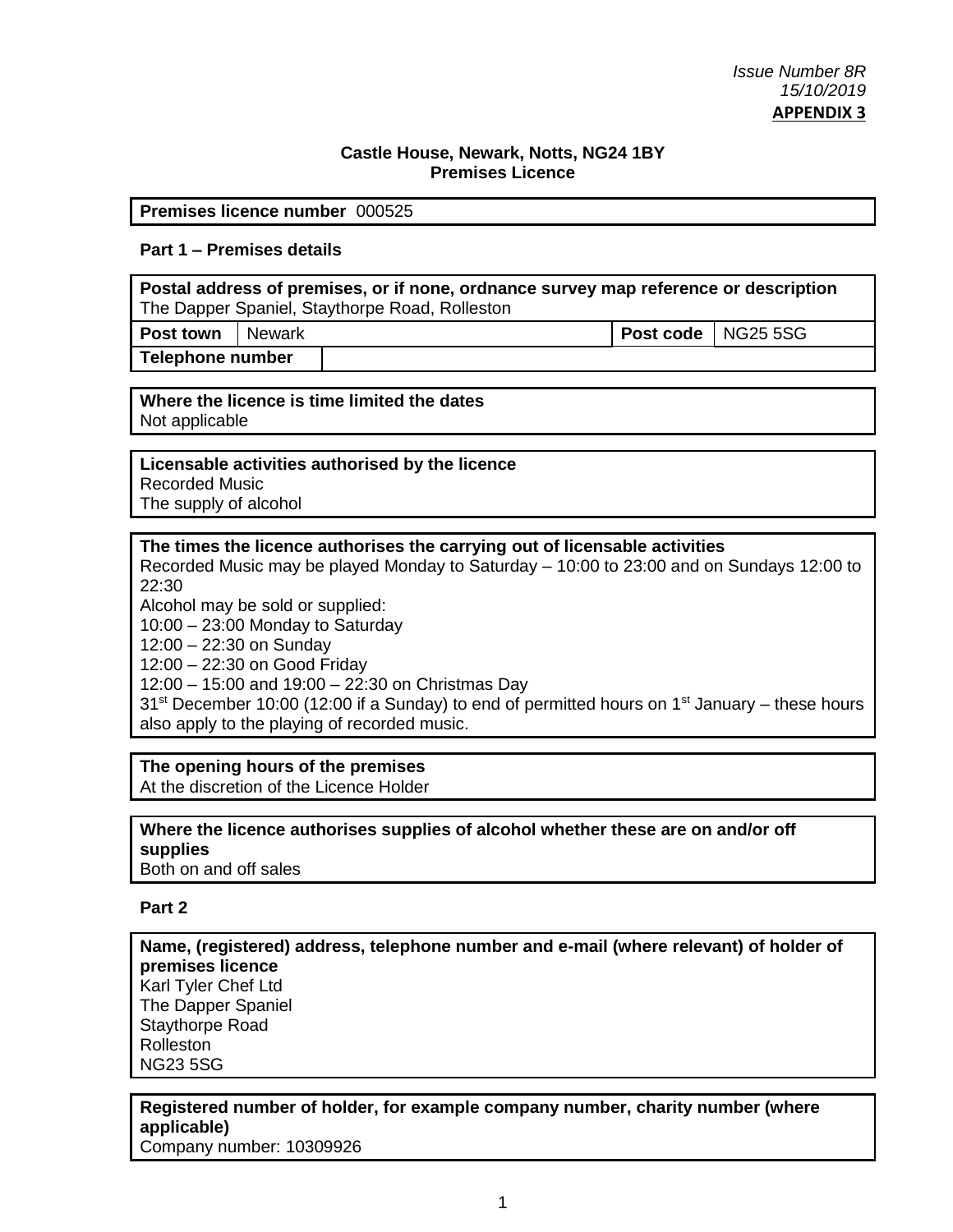**Name, address and telephone number of designated premises supervisor where the premises licence authorises the supply of alcohol** Karl Tyler

# **Personal licence number and issuing authority of personal licence held by designated premises supervisor where the premises licence authorises the supply of alcohol**

## **Annex 1 - Mandatory conditions**

### **Designated Premises Supervisor**

No alcohol may be supplied under this Licence:

- (a) at any time when there is no Designated Premises Supervisor in respect of these Premises; or
- (b) at any time when the Designated Premises Supervisor does not hold a personal licence or his/her personal licence is suspended.

### **Authorisation By Personal Licence Holders**

Every supply of alcohol under this licence must be made or authorised by a person who holds a personal licence.

### **Irresponsible Promotions**

(1) The responsible person must ensure that staff on relevant premises do not carry out, arrange or participate in any irresponsible promotions in relation to the premises.

(2) In this paragraph, an irresponsible promotion means any one or more of the following activities, or substantially similar activities, carried on for the purpose of encouraging the sale or supply of alcohol for consumption on the premises—

(a) games or other activities which require or encourage, or are designed to require or encourage, individuals to—

(i) drink a quantity of alcohol within a time limit (other than to drink alcohol sold or supplied on the premises before the cessation of the period in which the responsible person is authorised to sell or supply alcohol), or

(ii) drink as much alcohol as possible (whether within a time limit or otherwise);

(b) provision of unlimited or unspecified quantities of alcohol free or for a fixed or discounted fee to the public or to a group defined by a particular characteristic in a manner which carries a significant risk of undermining a licensing objective;

reward the purchase and consumption  $\overline{2}$ of alcohol over a period of 24 hours or less in a (c) provision of free or discounted alcohol or any other thing as a prize to encourage or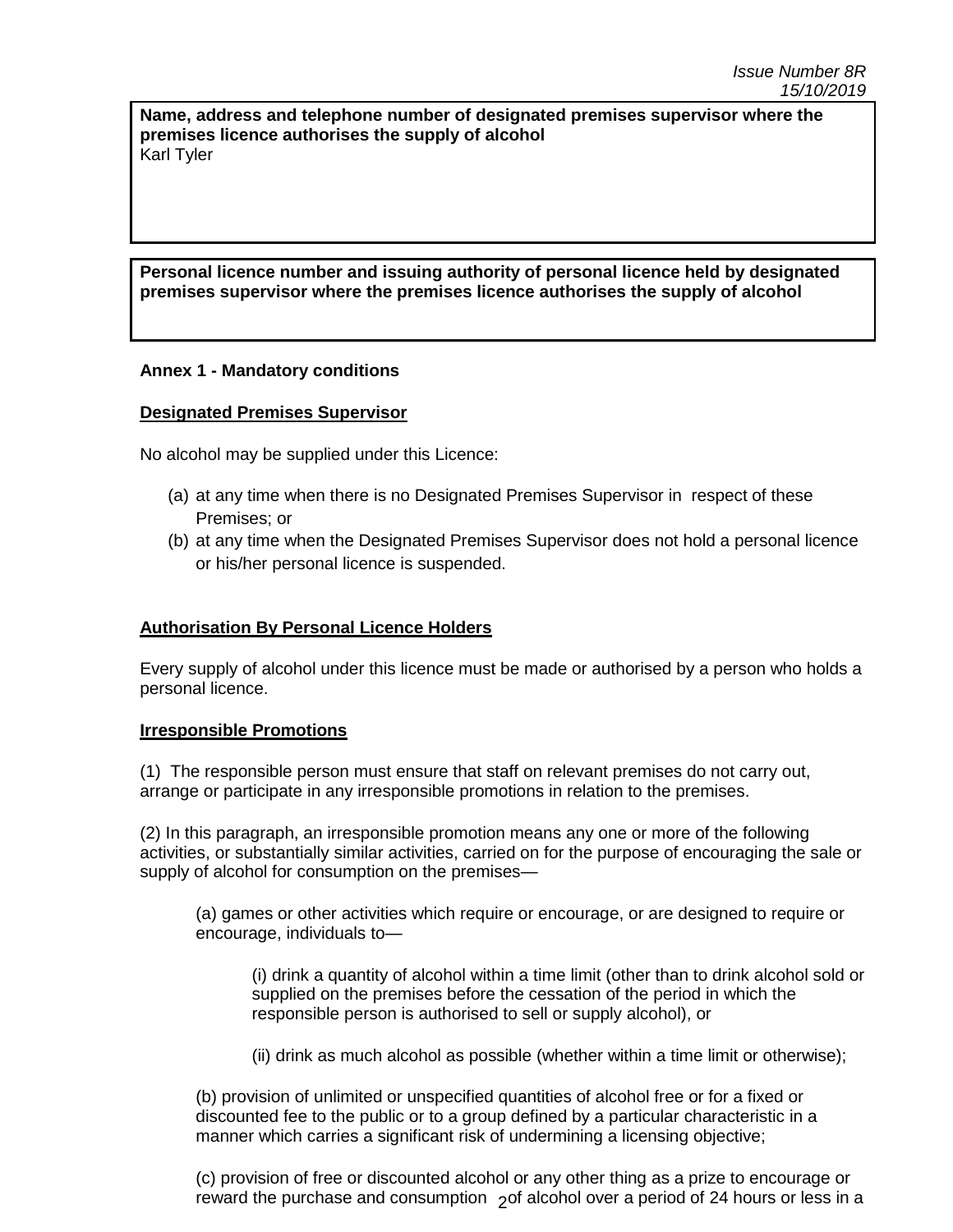manner which carries a significant risk of undermining a licensing objective;

(d) selling or supplying alcohol in association with promotional posters or flyers on, or in the vicinity of, the premises which can reasonably be considered to condone, encourage or glamorise anti-social behaviour or to refer to the effects of drunkenness in any favourable manner;

(e) dispensing alcohol directly by one person into the mouth of another (other than where that other person is unable to drink without assistance by reason of disability).

### **Potable Water**

The responsible person must ensure that free potable water is provided on request to customers where it is reasonably available.

#### **Age Verification**

(1) The premises licence holder or club premises certificate holder must ensure that an age verification policy is adopted in respect of the premises in relation to the sale or supply of alcohol.

(2) The designated premises supervisor in relation to the premises licence must ensure that the supply of alcohol at the premises is carried on in accordance with the age verification policy.

(3) The policy must require individuals who appear to the responsible person to be under 18 years of age (or such older age as may be specified in the policy) to produce on request, before being served alcohol, identification bearing their photograph, date of birth and either—

- (a) a holographic mark, or
- (b) an ultraviolet feature.

#### **Small Measures**

The responsible person must ensure that—

(a) where any of the following alcoholic drinks is sold or supplied for consumption on the premises (other than alcoholic drinks sold or supplied having been made up in advance ready for sale or supply in a securely closed container) it is available to customers in the following measures—

- (i) beer or cider: ½ pint;
- (ii) gin, rum, vodka or whisky: 25 ml or 35 ml; and
- (iii) still wine in a glass: 125 ml;

(b) these measures are displayed in a  $\sigma$ <sub>3</sub> menu, price list or other printed material which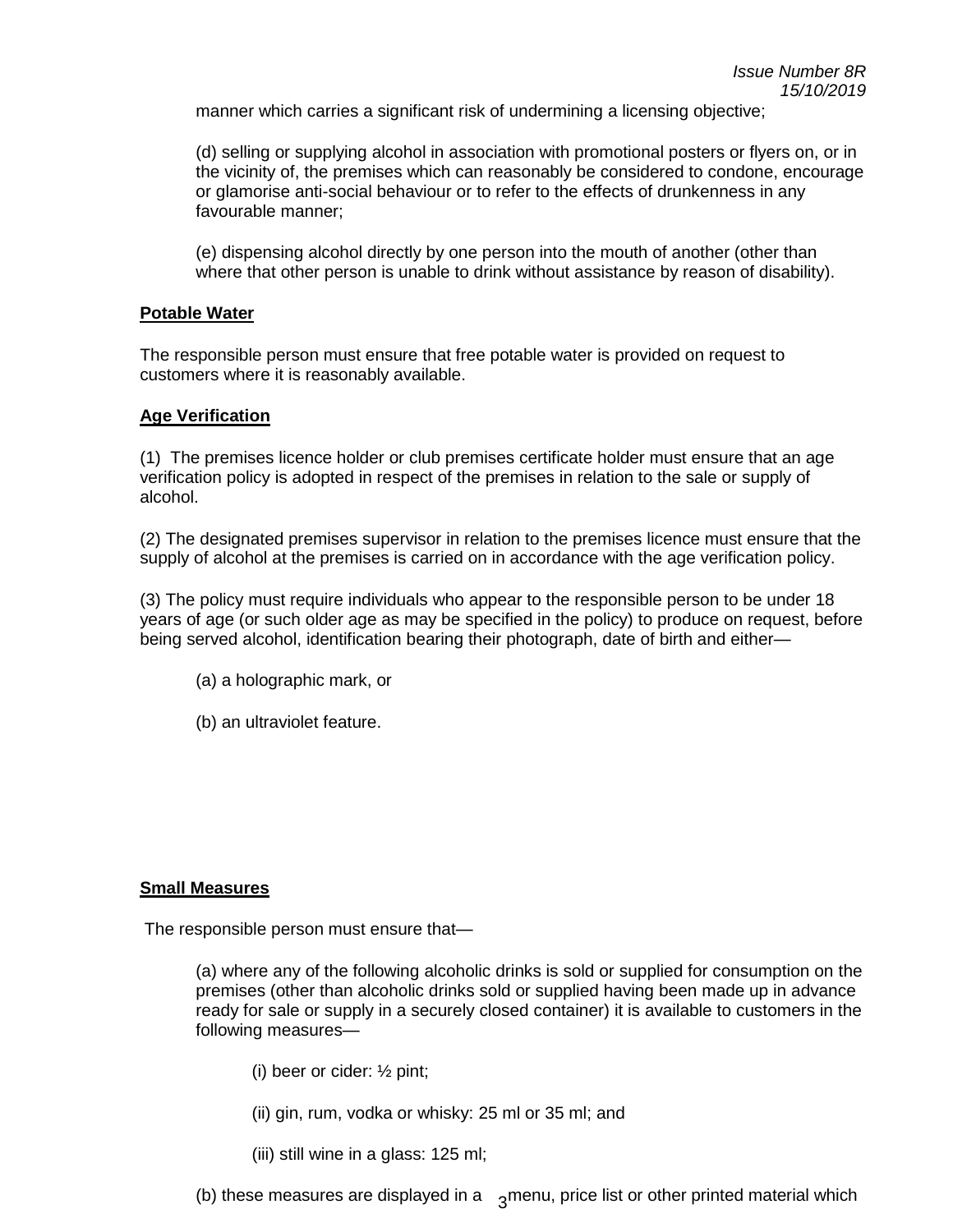is available to customers on the premises; and

(c) where a customer does not in relation to a sale of alcohol specify the quantity of alcohol to be sold, the customer is made aware that these measures are available."

## **Sales Of Alcohol Below The Permitted Price**

(1) A relevant person shall ensure that no alcohol is sold or supplied for consumption on or off the premises for a price which is less than the permitted price.

(2) For the purposes of the condition set out in paragraph 1—

(a)"duty" is to be construed in accordance with the Alcoholic Liquor Duties Act 1979;

(b)"permitted price" is the price found by applying the formula—

 $P = D + (D \times V)$ 

where—

- (i) P is the permitted price,
- (ii) D is the amount of duty chargeable in relation to the alcohol as if the duty were charged on the date of the sale or supply of the alcohol, and
- (iii) V is the rate of value added tax chargeable in relation to the alcohol as if the value added tax were charged on the date of the sale or supply of the alcohol;
- (c) "relevant person" means, in relation to premises in respect of which there is in force a premises licence—
- (i) the holder of the premises licence,
- (ii) the designated premises supervisor (if any) in respect of such a licence, or
- (iii) the personal licence holder who makes or authorizes the supply of alcohol under such a licence;
- (d) "relevant person" means, in relation to premises in respect of which there is in force a club premises certificate, any member or officer of the club present on the premises in a capacity which enables the member or officer to prevent the supply in question; and
- (e) "value added tax" means value added tax charged in accordance with the Value Added Tax Act 1994

(3) Where the permitted price given by Paragraph (b) of paragraph (2) would (apart from this paragraph) not be a whole number of pennies, the price given by that sub-paragraph shall be taken to be the price actually given by that sub-paragraph rounded up to the nearest penny.

. (4) (1)Sub-paragraph (2) applies where the permitted price given by Paragraph (b) of paragraph 2 on a day ("the first day") would be different from the permitted price on the next day ("the second day") as a result of a change to the rate of duty or value added tax.

(2) The permitted price which would apply on the first day applies to sales or supplies of